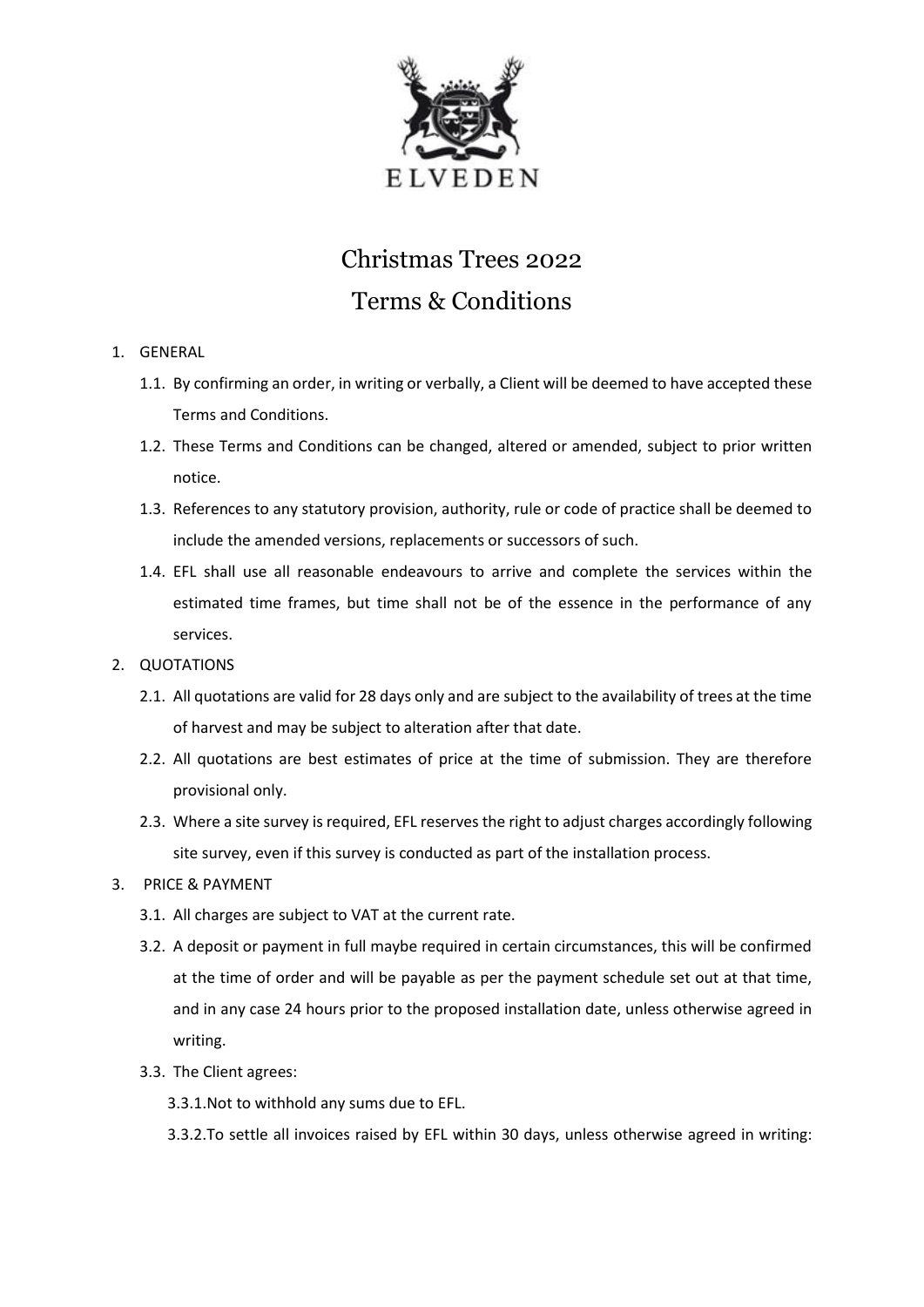

- 3.3.3.To pay to EFL interest on overdue invoices not settled in accordance with Clause 5.8(b) from the date when payment becomes due from day to day until the date of payment at a rate of 5 percentage points per annum above the Bank of England base rate. If interest is so charged it will form part of the outstanding debt due to EFL.
- 3.3.4.To pay to EFL all legal fees and any such costs and expenses as might have been incurred in recovering payment from the Client where the Client fails to make payment in accordance with these terms and conditions.
- 3.3.5.In the event that the Client's procedures require that an invoice be submitted against a purchase order to payment, the Client shall be responsible for issuing such purchase order before the goods and services are supplied.
- 3.4. If any invoices are not paid in accordance with Clause 5.8(b), the Client will be deemed to be in default and therefore in breach of contract. EFL will then be entitled to cease work and remove any product or materials already on the site and recover from the Client his whole loss and expenses arising out of the said default by the Client.
- 3.5. The Client will pay for any extra works, or costs due to unknown difficulties or changes, whether directly caused by the Client or not. Final parking charges and congestion charges may be added if applicable.
- 3.6. If the commencement date is moved by the Client, EFL reserves the right to charge the Client for any storage costs, wasted time or any other cost incurred as a consequence of that change.
- 4. TITLE & RISK
	- 4.1. For all goods acquired as a one-off purchase or outright sale, which is all goods unless otherwise stated in the specification document, legal title to the goods does not pass to the Client until all sums due to EFL by the Client have been received in full and cleared at EFL's bank. EFL shall have the right, without incurring liability, to enter the Client's premises and take possession of any goods supplied for which payment has not been received. The Client will allow EFL free access to the goods. This right does not prejudice any other legal rights or remedies available to EFL.
	- 4.2. For all goods acquired on a rental basis or as a short-term hire agreement, legal title remains with EFL at all times. This does not negate the Client's responsibility to provide adequate insurance cover for the goods whilst they are on their premises. At the end of the hire period,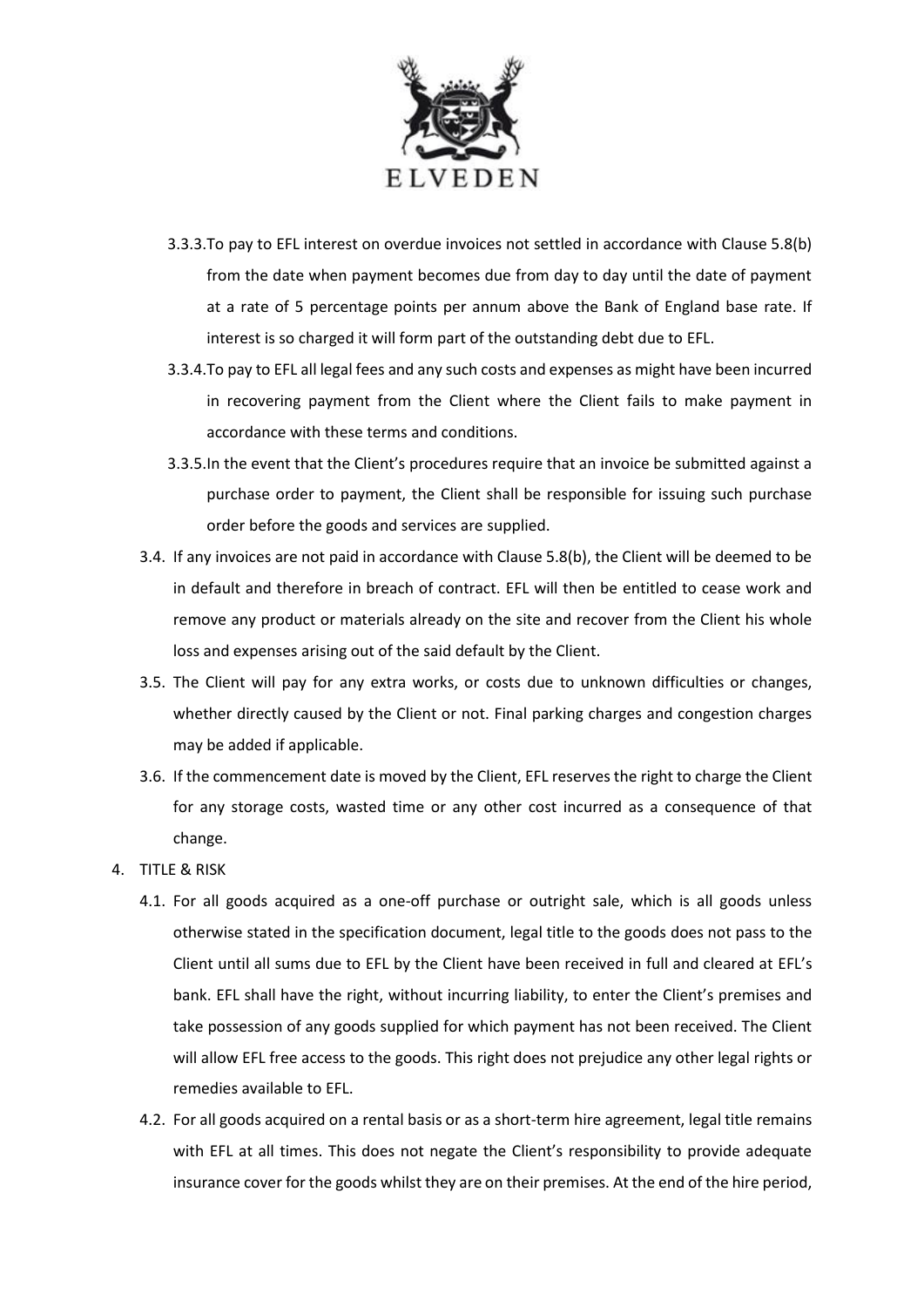

items hired must be available for collection in good condition. We reserve the right to charge for any missing or damaged goods.

- 4.3. All risk in the goods shall pass to the Client upon delivery.
- 5. DELIVERY & INSTALATION
	- 5.1. All dates and times shown on Quotations are provisional and are allocated on a first come first served basis. They show only an availability current at the time of quoting.
	- 5.2. All time frames and dates of delivery are provided for guidance only and EFL makes no guarantee that the services will be performed on or within the specified period. For the purposes of this agreement, time shall not be of the essence and EFL shall not be liable for any loss, costs, damages, charges or expenses caused directly or indirectly as a result of nonattendance or late attendance of EFL's personnel or for the late or non-delivery of goods, for any reason.
	- 5.3. Where we are unable to carry out installation or collection through error or fault on the Client's part, we reserve the right to charge for any reasonable costs incurred. EFL reserves the right to apply a waiting charge of £35 per manhour for every hour EFL's staff are delayed on site due to fault of the Client.
	- 5.4. Permit and facilitate access to the property or location in which the services are to be supplied ("the Site") for the duration of the period of execution, and assuring that such access is appropriate and adequate, such that in the event of an Operative(s) being unable to gain access, there will be a call out charge
	- 5.5. Providing for EFL such facilities as may be necessary in order to allow him to complete the services, in a safe and timely manner. EFL reserves the right to cancel appointments where the wellbeing or health of our teams comes under threat, and not be held liable for any fees or charges the Client may accrue as a result.
	- 5.6. Special parking requirements or loading/unloading areas should be advised in writing at the time of order.
	- 5.7. If a Client supplied tree-pit or tree-socket is to be used to secure the tree in place:
		- 5.7.1.It is the Client's responsibility to make sure the pit is fit for purpose. As well as the pit's state of repair, this must include an assessment not just of the hole, but also of the mass of concrete or other material that the hole is set within.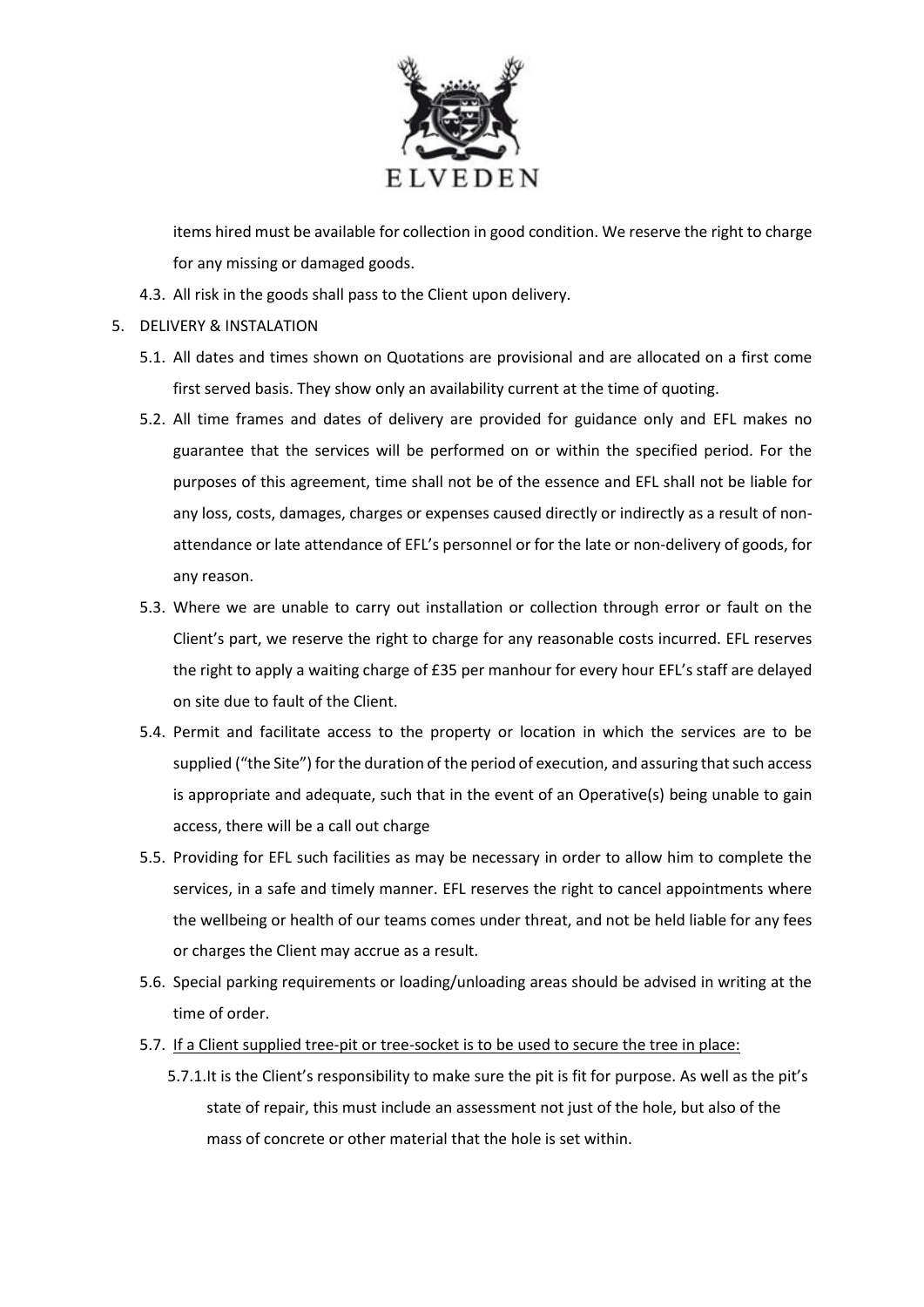

- 5.7.2. If EFL arrives on site to find a pit not as described, EFL reserves the right to cancel the installation and make appropriate charges for time, products and lost work resulting from the cancellation.
- 5.7.3.In the event that EFL is asked to shave a tree trunk to fit within a tree-pit, any subsequent structural failure of the tree as a result of or in part because of this reduced trunk diameter, this fault will be deemed as resulting from the use of an unsuitable pit
- 5.7.4.EFL will use pits lined with malleable materials (e.g. rubber), but strongly advises that such materials be replaced and reserves the right to charge for any subsequent visits.
- 5.7.5.Any key or combination required to access the pit should be passed on to EFL in good time so as not to delay the installation, and upon completion EFL does not accept liability for the way a pit is left, though EFL will do their upmost to leave a pit as found or as safe as may be reasonably expected.
- 5.7.6.If a Client would prefer to use an existing stand, whether or not it was bought previously from EFL:
	- 5.7.7.It is the Client's responsibility to make sure that the stand is suitable for the job and is still complete and in a state of good repair.
	- 5.7.8.EFL reserves the right to charge for any return visits wholly or partial caused by any failings of such a stand. Nor will EFL be held liable for any losses or damages so caused.
	- 5.7.9.Should the provided stand or other product be found to be inadequate during an installation, EFL reserves the right to cancel the installation and charge for any reasonable costs and losses incurred.
- 6. CLIENT'S OBLIGATION
	- 6.1. To provide EFL with all information reasonably required, including but not limited to:
		- 6.1.1.Any access restrictions, tight corners, steps, slopes, doorways or arches;
		- 6.1.2.Any structural information, including any relevant maximum loadings, both for the tree, stand and ballast in position, and for the vehicles, plant machinery and man power involved in its erection;
		- 6.1.3.Any site-specific requirements, including lane closures, parking permits, time limits, etc;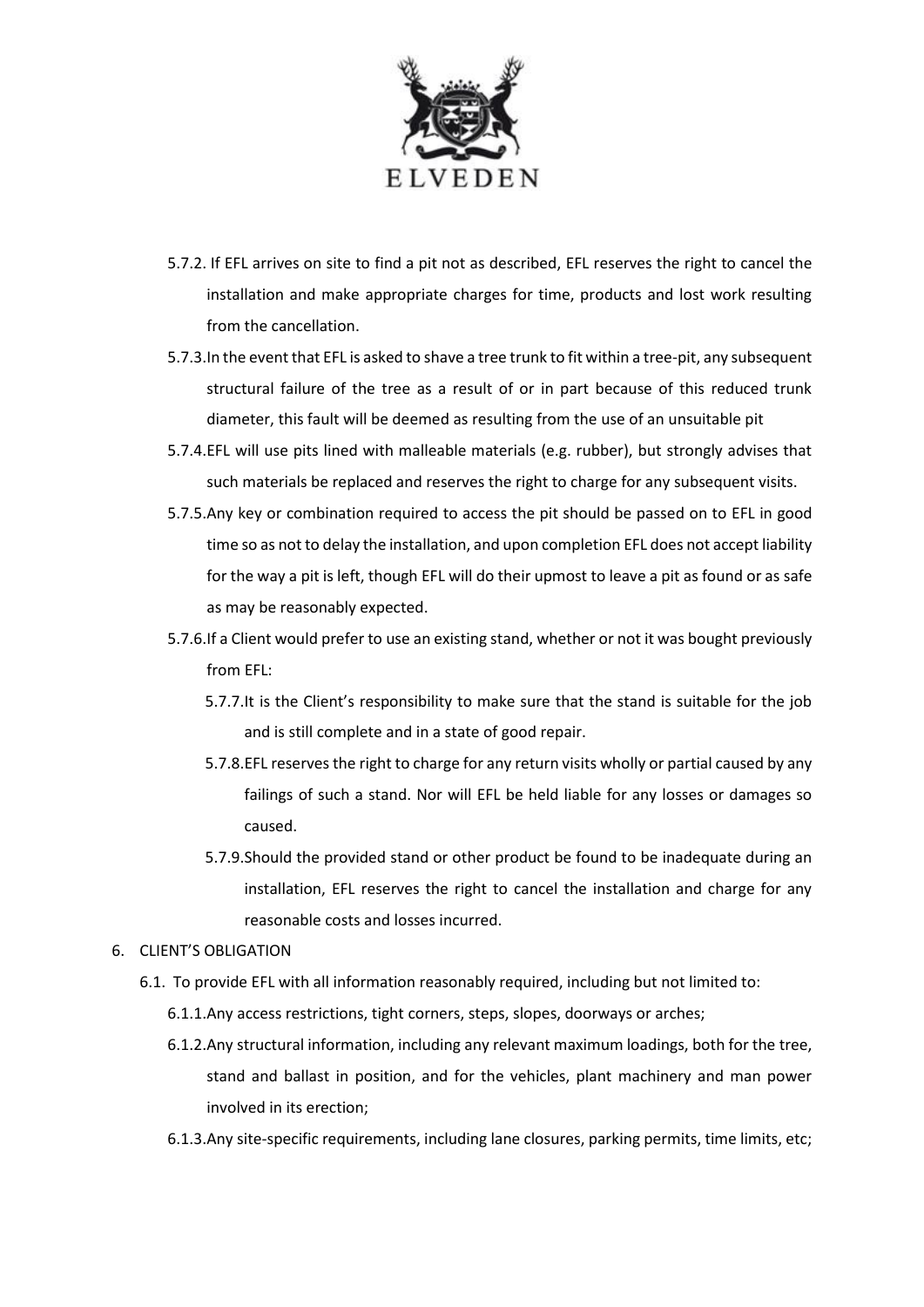

- 6.1.4.Location, plug type, power type of electricity supply, including any required trip-hazard mitigating measures;
- 6.1.5.Any key measurements of the space or access route;
- 6.1.6.Any other details affecting the suitability of the chosen site, including but not limited to: the type of ground, its drainage, how level it is how flat it is, how firm it is.
- 6.2. Be present at the end of the provided service, as the completion must be signed off as being satisfactory. If you are not present, the service will be deemed as being accepted by you.
- 6.3. In extreme changes of weather conditions, certain plants and materials can be affected, suffering damage if not protected. The Client should take the necessary precautions to prevent damage as this is out of EFL's control.
- 6.4. Clients must advise at the time of placing an order or before if a site visit is required.
- 6.5. Clients are required to be present during take down EFL reserves the right to take this into account in the event of any later claims of dissatisfaction.
- 6.6. Where the contract is for the supply of a tree and/or hire of a stand only then the Client must report all defects within 48 hours of delivery.

## 7. SUPPLIER'S OBLIGATIONS

- 7.1 EFL undertakes to make all reasonable endeavours to complete the work within a reasonable timeframe or by a specific date if so agreed. However, unforeseen circumstances such as weather may hinder progress. In any case, EFL undertakes to keep the Client informed when appropriate.
- 7.2 EFL shall perform all duties, services and obligations under this contract with reasonable care and skill and to a reasonable standard. He shall comply with all relevant codes of practice and statutory or regulatory requirements.
- 7.3 EFL shall take all reasonable care with the Client's property, including taking reasonable steps to protect the Client's furnishings, fittings, wall, ceiling and floor coverings during the provision of the services.
- 7.4 EFL shall be responsible for managing and arranging the safe and lawful disposal of any waste materials which are generated or removed from the Client's property as a result of the provision of the services.
- 7.5 EFL shall at all times hold valid employer and public liability insurance policies.
- 7.6 EFL reserves the right to sub-contract any or all of our services.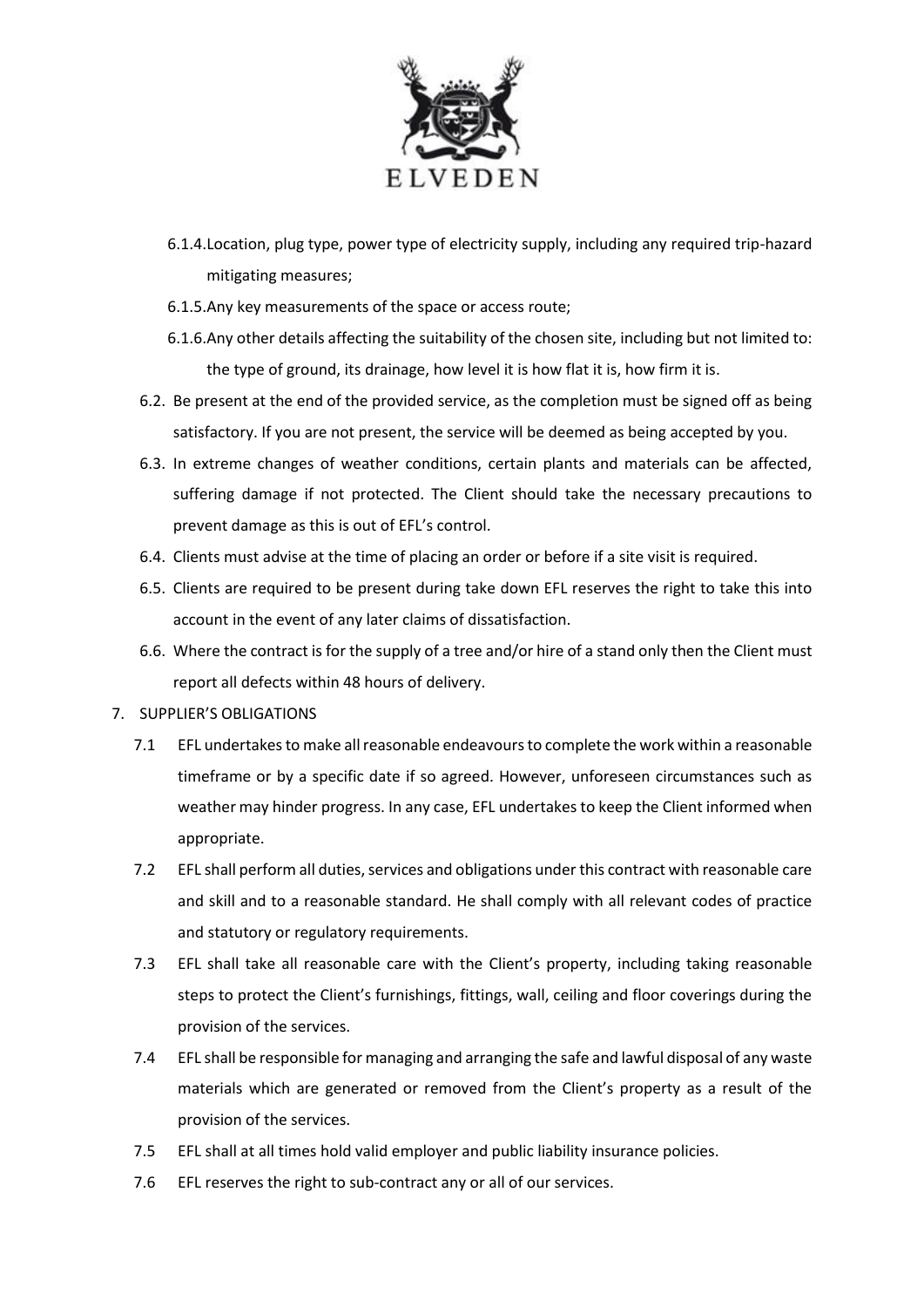

- 7.7 All real Christmas trees require cold weather to put them in a state of hibernation, increasing the longevity of a cut tree. EFL cannot accept any liability for excess needle drop due to unseasonal weather conditions (warmer weather) during the harvesting.
- 7.8 Christmas Trees and greenery are a real, natural product; therefore the shape and fullness of the tree is subject to the forces of nature. We will take every care to provide a premium quality tree that meets our high standards. Should the Client feel the tree has not met their expectation, the Client must notify EFL within 48 hours of installation, giving EFL the opportunity to assess and rectify the matter should we concur that it does not meet our high standards.
- 7.9 All repairs and/or replacements deemed necessary by the Client but which falls under reasonably expected wear and tear, vandalism, adverse weather or any other factor beyond the control of EFL will be chargeable, and EFL will not be held liable for any losses or damages wholly or partially so caused.
- 7.10 Except as expressly stated in this Agreement, all warranties whether express or implied, by operation of law or otherwise, are hereby excluded in relation to the goods and services to be provided by EFL.

#### 8 ALTERATIONS TO THE SPECIFICATION DOCUMENT

8.1 The parties may at any time mutually agree upon and execute new Specification Documents. Any alterations in the scope of goods and/or services to be provided under this Agreement shall be set out in the Specification Document, which shall reflect the changed goods and/or services and price and any other terms agreed between the parties.

#### 9 TERMINATION

- 9.1Without prejudice to the above the employment of EFL under this Agreement may be terminated immediately where any of the following circumstances arise:
	- 9.1.1Either party commits a serious breach or persistent breaches of this agreement including but not limited to the non-performance, neglect or default of any of his duties as outlined herein (including a failure on the part of the Client to make payment within agreed timescales) and, in the case of a breach capable of being remedied, fails to remedy it within 10 calendar days of being given written notice from the other party to do so;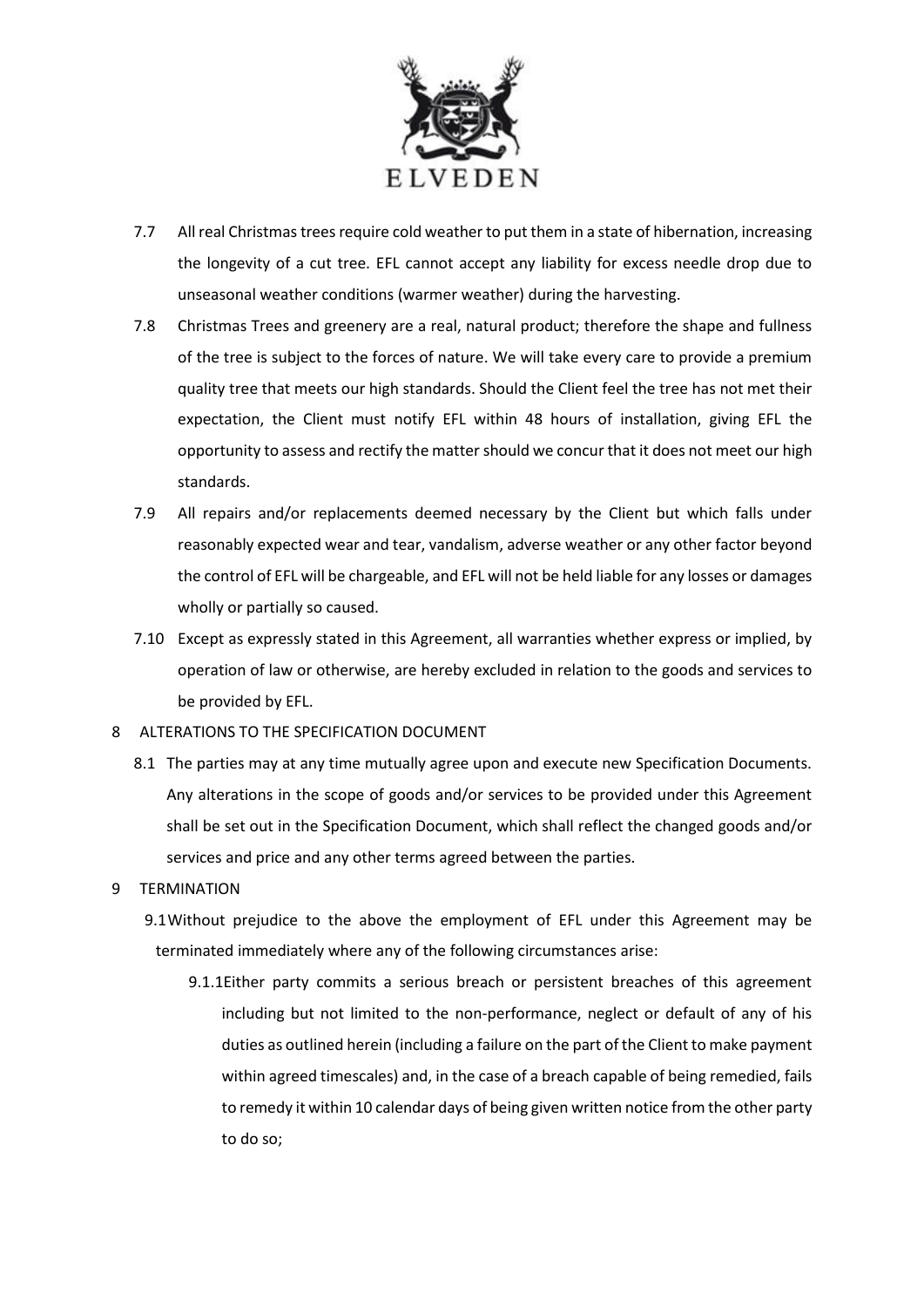

- 9.1.2Either party commits a material breach of this Agreement which cannot be remedied under any circumstances;
- 9.1.3Either party passes a resolution for winding up (other than for the purpose of solvent amalgamation or reconstruction), or a court of competent jurisdiction makes an order to that effect;
- 9.1.4Either party ceases to carry on its business or substantially the whole of its business; or
- 9.1.5Either party is declared insolvent, or convenes a meeting of or makes or proposes to make any arrangement or composition with its creditors; or a liquidator, receiver, administrative receiver, manager, trustee or similar officer is appointed over any of its assets.
- 9.1.6Upon termination of the employment of EFL under this agreement the Client shall pay to EFL such sums as may represent work done and expenses incurred up to and including the date of the termination, and extending beyond this date in cases where safety to the public or property necessitates further works, or where a relevant third party requires goods be removed.
- 9.1.7Any right to terminate the employment of EFL under this agreement shall be without prejudice to any accrued rights or liabilities arising out of this agreement which are in existence at the date of termination.

#### 10 CANCELLATION

- 10.1 EFL reserves the right to charge up to the following percentages of the entire sum, as per that laid out in the specification document(s):
	- 10.1.1 a minimum of 15% for all confirmed contracts
	- 10.1.2 up to 50% if EFL is notified less than 28 days prior to the commencement date
	- 10.1.3 up to 80% if EFL is notified less than 14 days prior to the commencement date
	- 10.1.4 up to 100% if EFL is notified less than 7 days prior to the commencement date
- 11 FORCE MAJEURE
	- 11.1Neither party shall be liable for any delay or failure to perform any of its obligations if the delay or failure results from events or circumstances outside its reasonable control, including but not limited to acts of God, and the party shall be entitled to a reasonable extension of its obligations after notifying the other party of the nature and extent of such events.